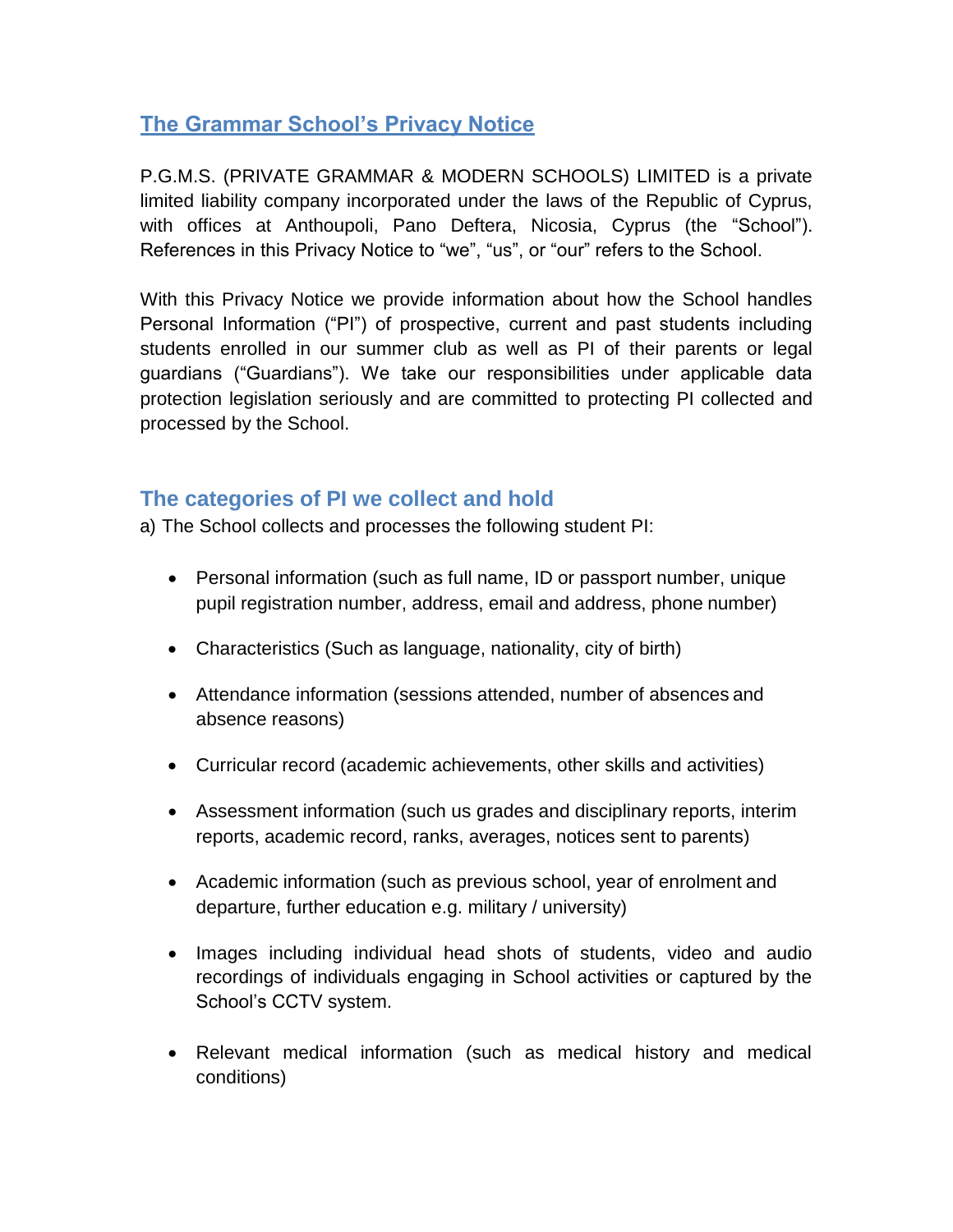b) The School collects and holds the following Guardian PI:

- Name and surname
- Contacts details (Such as email, phone number and address)
- Bank details
- Financial background
- Marital status
- Languages spoken
- Next of kin information
- Information on after school carers of the child

**As a School we may from time to time, collect and process special categories of PI. Special categories of PI include health related information, criminal convictions, information revealing racial or ethnic origin and religious or philosophical beliefs. We provide below the legal justifications for collection and processing of special categories of PI.**

## **Why we collect and use PI**

- **Selection and admission** of School students
- **To provide education services, extra-curricular activities and educational support services to students** which include student enrolment and registration, student disciplinary matters, student progress monitoring, determination of student's eligibility for additional learning support, transportation and financial aid, School and public examinations participation, teacher-parents meetings, School sport-teams participation, educational trips, availability of School equipment to students for educational and research purposes.
- The **security of students and School employees**.
- **The School's operational management** which includes, compiling and preserving a student record, implementing and managing security and safety measures (CCTV system is in place), management of the School's property and equipment, administration of fees and invoices, compilation and management of archives for statistical, historical and operational purposes.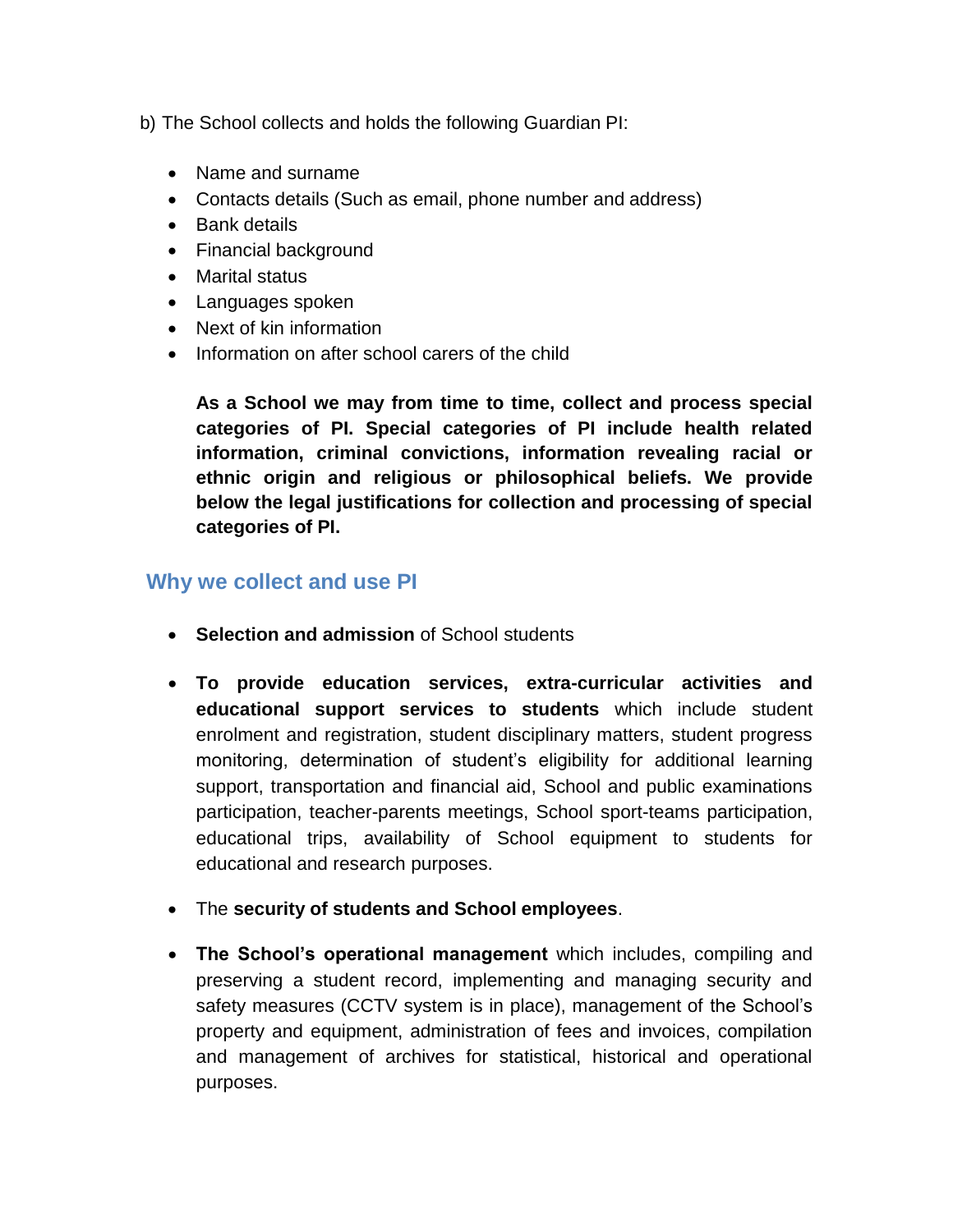- **To provide or receive information and references about past, current and prospective students** to or from any educational institution and to provide references to potential employers of past students.
- **For compliance with legal and regulatory obligations of the School**
- **For the promotion of the School** using the website, leaflets, prospectuses, yearbooks newspaper articles and other publications and communications which also include our social media.
- **Communication with Guardians for School related matters.**  Contacting the guardian in case of emergency, or regarding the educational progress of a student or for the non-attendance or late attendance or any other issues relating to a student's conduct in the School.

# **Legal Justifications for processing PI**

**Legal obligations of the School**: Compliance with laws, regulations, rules, codes and guidelines.

**Performance of a contract**: We will need to use your PI in order to perform our obligations under our contract with you.

## **Legitimate interests of the School and other individuals:**

The School has a legitimate interest in**:**

- Promoting and providing education to School students;
- Fulfilling its contractual and legal obligations
- Ensuring and maintaining the efficient operational functioning;
- Providing security to students and School personnel;
- Protecting School property including IT and network security;
- Establishing a line of communication with you as a Guardian of the student;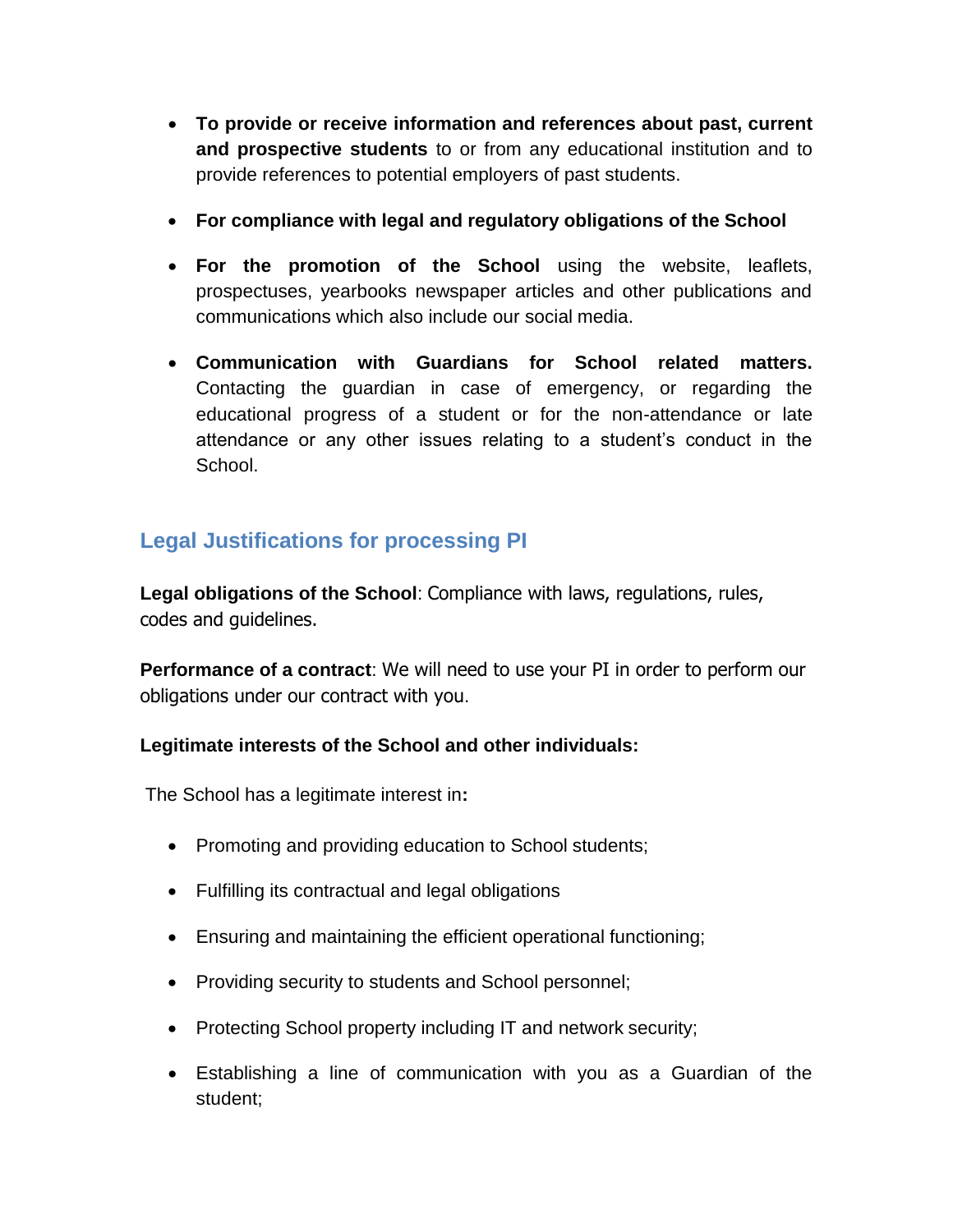- Promoting the interests and objectives of the School for example, marketing purposes, fundraising and maintaining relationships with alumnae and the School community;
- Enforcing legal claims, including debt collection via out of court procedures.
- Obtaining appropriate professional advice and insurance.
- Assessing the quality of its educational service

**Consent:** For certain processing activities we may require the explicit and informed consent of appropriate individuals (Guardians or students).

**Public Interest**: We believe that we are acting in the public interest when providing education.

**Vital interests of students or other individuals**: For example, to prevent someone from being seriously harmed or killed.

# **Legal Justifications for processing special categories of PI**

**Consent**: For certain processing activities we may require the explicit and informed consent of appropriate individuals (Guardians or students).

**Processing is necessary for purposes of preventive medicine**: The School has a First Aid station with a qualified nurse.

**Vital interests of students or other individuals**: For example, to prevent someone from being seriously harmed or killed.

**Establishment, exercise or defence of legal claims**.